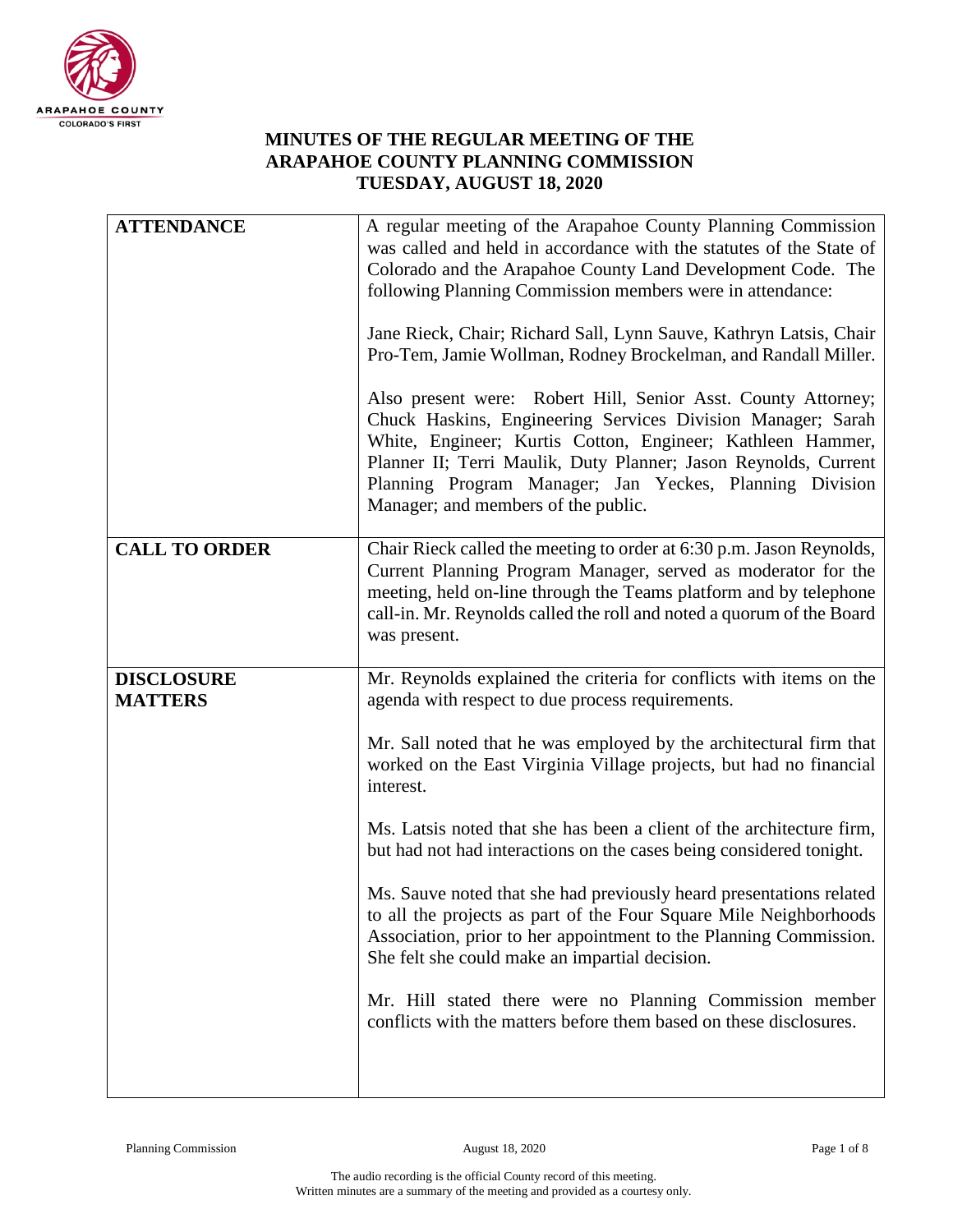| <b>GENERAL BUSINESS ITEMS:</b>           |                                                                                                                                                                                                                                                                                                                                                                                                                                                                                                                                                                                                                                                                                                                                                                                                                                                                                                                                                            |
|------------------------------------------|------------------------------------------------------------------------------------------------------------------------------------------------------------------------------------------------------------------------------------------------------------------------------------------------------------------------------------------------------------------------------------------------------------------------------------------------------------------------------------------------------------------------------------------------------------------------------------------------------------------------------------------------------------------------------------------------------------------------------------------------------------------------------------------------------------------------------------------------------------------------------------------------------------------------------------------------------------|
| <b>APPROVAL OF THE</b><br><b>MINUTES</b> | The motion was made by Ms. Wollman and duly seconded by<br>Mr. Brockelman to accept the minutes from the August 4, 2020,<br>Planning Commission meeting, as amended, for minor<br>administrative corrections.<br>The motion passed unanimously.                                                                                                                                                                                                                                                                                                                                                                                                                                                                                                                                                                                                                                                                                                            |
|                                          |                                                                                                                                                                                                                                                                                                                                                                                                                                                                                                                                                                                                                                                                                                                                                                                                                                                                                                                                                            |
| <b>REGULAR ITEMS:</b>                    |                                                                                                                                                                                                                                                                                                                                                                                                                                                                                                                                                                                                                                                                                                                                                                                                                                                                                                                                                            |
| <b>ITEM1</b>                             | CASE NO PP19-002, EAST VIRGINIA<br><b>VILLAGE</b><br>PRELIMINARY PLAT (PP) - Kat Hammer, Planner II, Public<br><b>Works and Development (PWD)</b>                                                                                                                                                                                                                                                                                                                                                                                                                                                                                                                                                                                                                                                                                                                                                                                                          |
|                                          | Ms. Hammer introduced both Case No PP19-002 and SDP20-00.<br>She stated the hearings had been properly noticed and the Planning<br>Commission (PC) had jurisdiction to proceed. She explained the<br>presentations would be combined; however, each case would need a<br>separate motion and vote. She presented a PowerPoint, a copy of<br>which was retained for the record. She reported the proposed project<br>consisted of 74 townhomes. Ms. Hammer provided a history of the<br>zoning of the property by General Development Plan and noted that<br>the SDP was step two of the three-step Planned Unit Development<br>(PUD) process. She reminded the PC that they would be making a<br>final decision on the SDP. Ms. Hammer noted highlights of the<br>development, explained staff's findings, and indicated that a<br>condition of the SDP approval would be contingent upon finalization<br>of the General Development Plan (GDP) documents. |
|                                          | Ms. Latsis asked about triggers for future review of warrants for<br>signalization of the intersection given comments from the Sheriff's<br>Department.                                                                                                                                                                                                                                                                                                                                                                                                                                                                                                                                                                                                                                                                                                                                                                                                    |
|                                          | Mr. Cotton explained the basis of the engineering review that was<br>completed for the project and also noted that a joint study between<br>the City & County of Denver and Arapahoe County was currently<br>underway. He stated outcomes from the study could potentially<br>affect changes along the corridor, although the side-street volume<br>was not anticipated to trigger signalization requirements.                                                                                                                                                                                                                                                                                                                                                                                                                                                                                                                                             |
|                                          | Mr. Brockelman had questions about the number of parking spaces<br>referenced and how those were accommodated on site.                                                                                                                                                                                                                                                                                                                                                                                                                                                                                                                                                                                                                                                                                                                                                                                                                                     |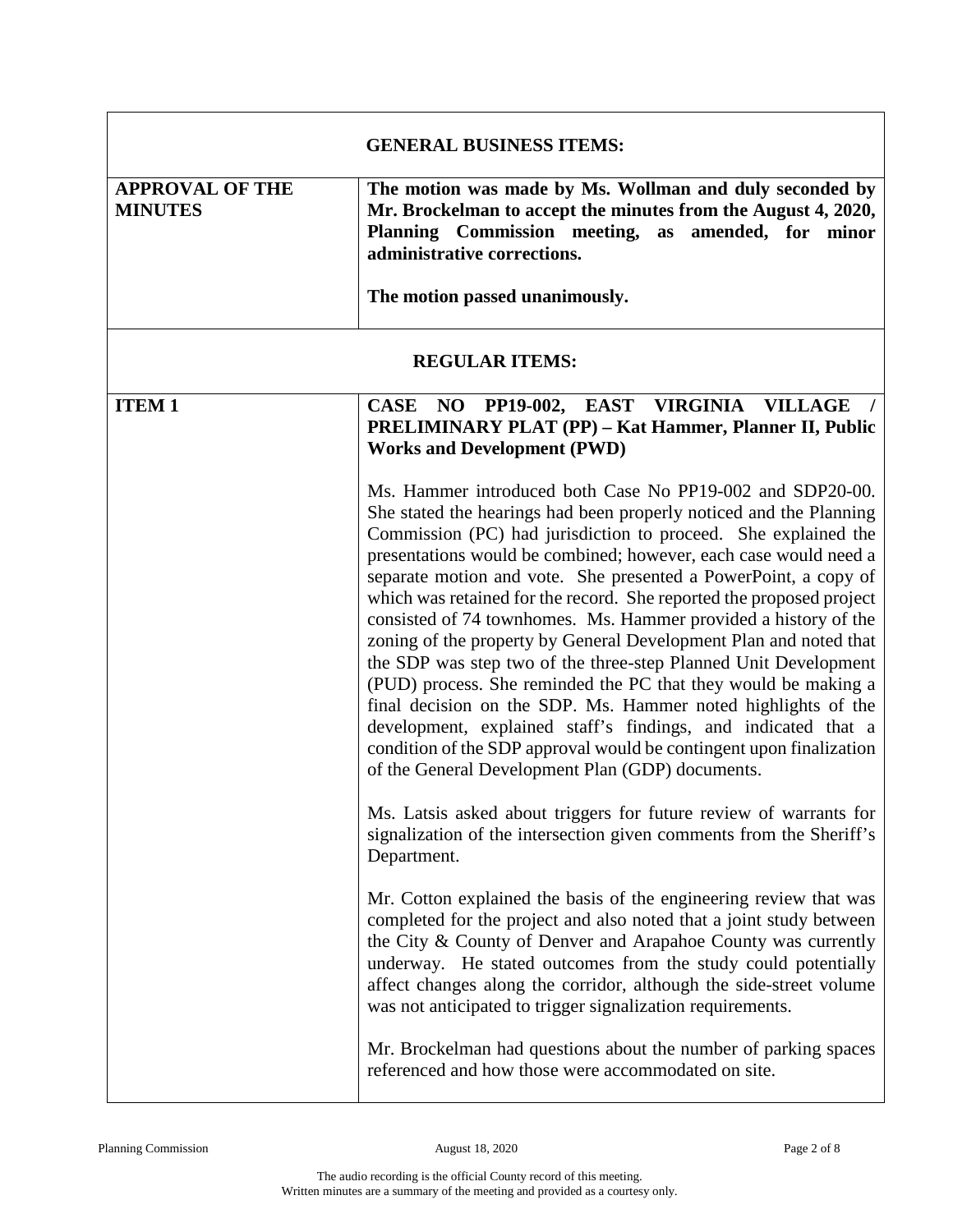Ms. Hammer briefly addressed this and deferred further explanation to the applicant.

Paul Shoukas, PCS Group Company, thanked the PC members and staff for their time and patience with the process in moving cases forward during the pandemic. He introduced the project team members and presented a PowerPoint presentation, a copy of which was retained for the record. Mr. Shoukas stated the project provided for a good transition in density between existing homes and industrial properties across Quebec St. He reported the developer, Century Communities, had built homes in 17 states and had 240 employees in Colorado, with headquarters in Greenwood Village/Arapahoe County. Mr. Shoukas addressed public outreach that occurred in conjunction with the development of the GDP and SDP. He showed a copy of the GDP to refresh memories. He noted that the number of units, number of units per building, and the number of stories and building height were all established by the GDP, along with the parking requirement and on-site open space requirements. He addressed landscape buffers and pedestrian sidewalks, as well as, a pocket park and the access to the property incorporated into the GDP. Mr. Shoukas presented a comparison of the proposed SDP and the approved GDP. He explained that one of the access points had been changed to a right-in/right-out only; which helped address neighborhood concerns about cut-through traffic. He reported a ten-foot-wide walkway would run along the entire Quebec frontage. He also pointed out a wrought-iron fence that would help provide buffering from adjoining homes and better definition for the neighborhood. Mr. Shoukas explained the layout of buildings, greenbelt areas, alleys and parking. He stated the parking included individual two-car garages, parking within individual driveways and on-street parking; the total exceeded the minimum parking requirements of the GDP. He also explained the proposed fencing. He stated the pocket park had a perimeter fence due to the proximity to Quebec St., but also had a pedestrian connection to the sidewalk. He said the park would not be for exclusive use of the new development. He reported the adjoining neighborhood seemed amendable to the more cohesive fencing than what existed today and to the buffer, trail and pocket park. Mr. Shoukas said additional fencing had been included in the plan to shield headlights from cars using the alleys to access garage and driveway parking. He provided additional exhibits on individual units and decorative fencing, spacing of buildings, entrance monument signage, and placement of privacy walls. He stated the playground equipment would accommodate children ages 5 to 12, as well as, a grassed play area. Mr. Shoukas presented a slide that outlined compliance of the project with the Comprehensive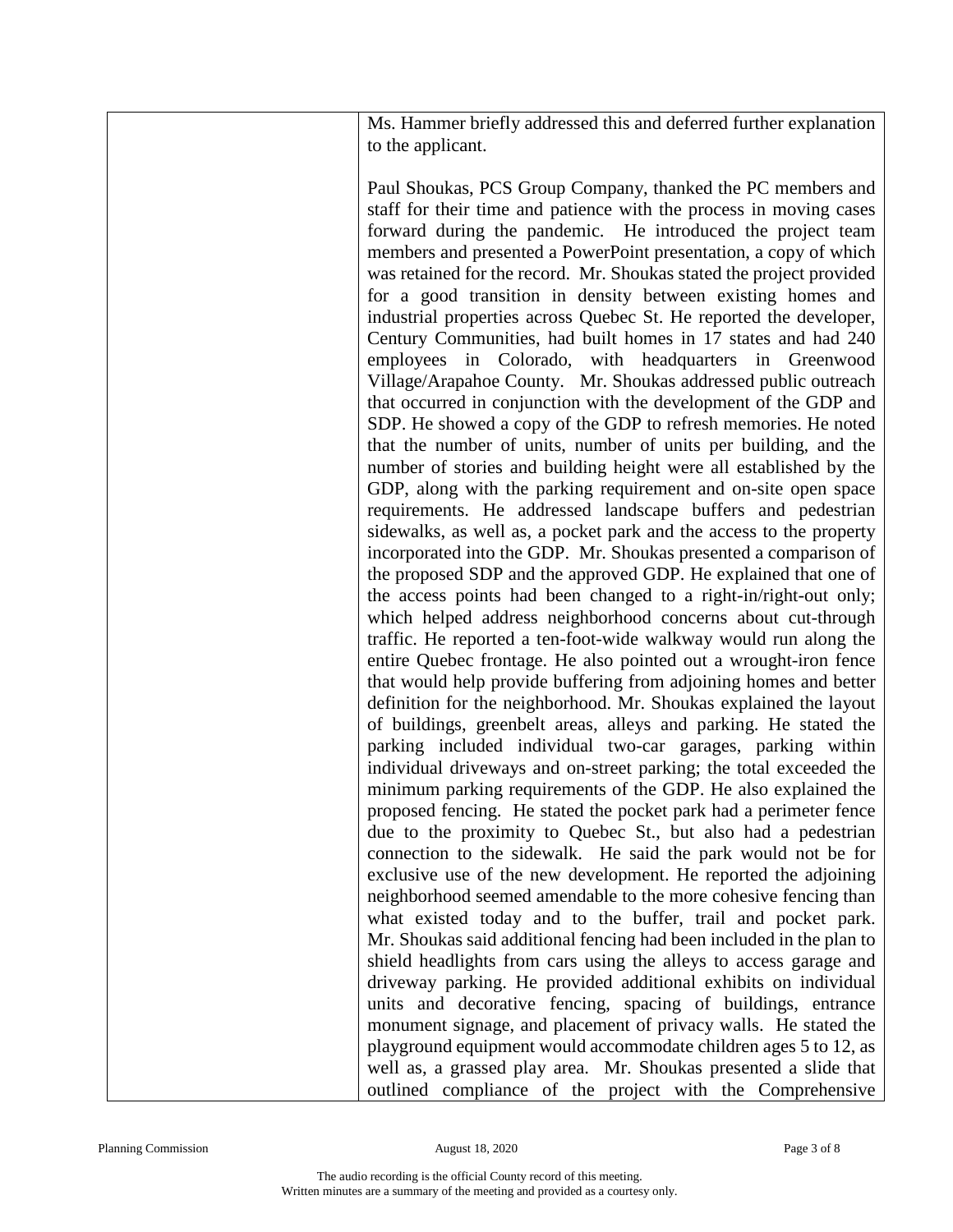| Plan/Four Square Mile SubArea Plan, the Land Development Code,<br>and the General Development Plan.                                                                                                                                                                                                                                                                                                                                                                                                                                              |
|--------------------------------------------------------------------------------------------------------------------------------------------------------------------------------------------------------------------------------------------------------------------------------------------------------------------------------------------------------------------------------------------------------------------------------------------------------------------------------------------------------------------------------------------------|
| There were discussions concerning the fire department approval for<br>access and turn-around, garage sizes, guest parking, on-street<br>parking, signage, green space, park maintenance responsibility, park<br>size, other like products built by Century Homes, whether the<br>enabling documents for the HOA would allow for privatizing the<br>pocket park in the future, if the units would be for-sale or rentals,<br>sound insulation as part of construction standards, and if the builder<br>would be implementing any green standards. |
| Ms. Rieck announced that public comment period for both Items 1<br>and 2 would be combined. She opened the public hearing and<br>directed Mr. Reynolds to call on each caller for comment.                                                                                                                                                                                                                                                                                                                                                       |
| Frank and Carla Bennett on Pontiac Way, stated they lived<br>approximately 100 yards from the development. They had concerns<br>about the right in/out onto Colorado Avenue and people cutting<br>through their neighborhood. They noted an increase in traffic and<br>failure of people to stop at the stop sign. They expressed their<br>appreciation to the developer who had accommodated many<br>concerns of neighbors and said they were pleased with the<br>development overall.                                                          |
| Jim Stone, Poplar Street, stated he was the coordinator for the 22<br>homes backing up to the development.<br>He said he had<br>communicated with Cindy at Century Homes. He was concerned<br>that homeowners would rent out their homes after purchase and<br>wanted a way to prevent that from happening. He also expressed<br>concern over the design of the right-in/right-out such that the as-built<br>construction forced drivers to use as intended.                                                                                     |
| Sharon Deer, Pontiac Way, expressed concern with the right-<br>in/right-out and stated people would misuse this unless a median was<br>put in. She was also concerned about cut-through traffic by returning<br>residents wanting to turn right into the development from Colorado<br>Ave.                                                                                                                                                                                                                                                       |
| Mark Lampert, Four Square Mile Neighborhood Association, E.<br>Colorado Drive, noted that all cases tonight were in Four Square<br>Mile and appreciated that these two items were combined for<br>expediency. He thanked Century Communities for their work with<br>the 4SMNA, incorporating many of the comments into the GDP. He<br>appreciated that Century Communities worked with the Denver<br>residents to the west. He also appreciated that the Arapahoe County                                                                         |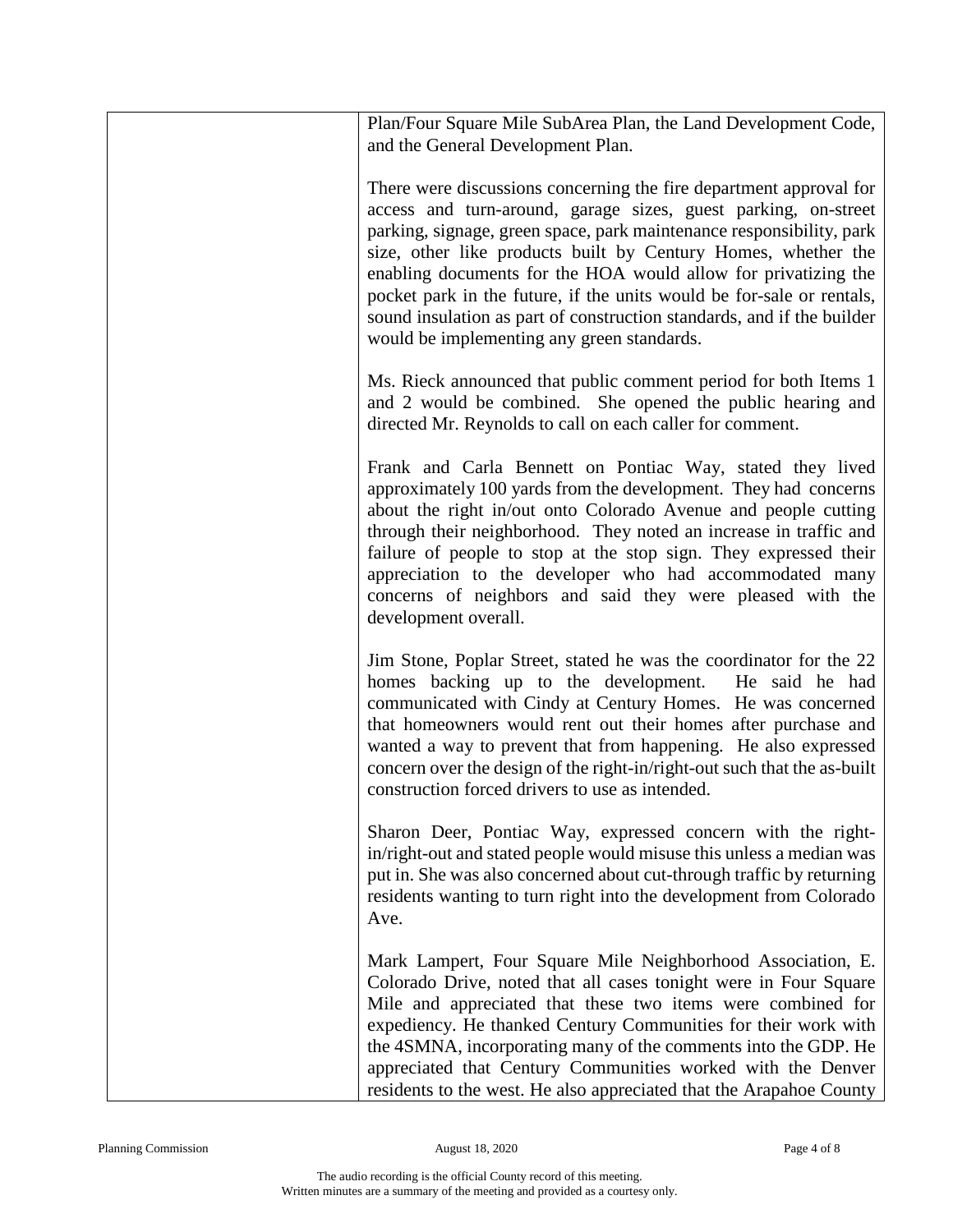| Planning Commission was willing to hear from Denver residents.                                                                |
|-------------------------------------------------------------------------------------------------------------------------------|
| Mr. Lampert stated that there was a natural trail coming in from the                                                          |
| west that tied into the pocket park that seems to be accommodated as                                                          |
| a neighborhood access. He stated the development was consistent                                                               |
| with the 4SM Subarea Plan density recommendations.                                                                            |
|                                                                                                                               |
| Cindy Myers, Century Communities, responded to questions and                                                                  |
| comments from citizens. She stated Colorado law made it difficult to                                                          |
| prohibit renting of units by owners, but the intent was to market these                                                       |
| as for-sale units to be occupied by the buyer. She noted that the                                                             |
| design of the access points and the additional right-turn lane on<br>Quebec was designed to address concerns with stacking at |
| intersections and turns. She explained the design of the "pork chop"                                                          |
| controlling ingress/egress on Colorado Avenue would have vertical                                                             |
| curbs to help function as intended. She said Century Communities                                                              |
| intended to provide direct access to the park by pedestrians in the                                                           |
| neighborhoods.                                                                                                                |
|                                                                                                                               |
| Ms. Hammer reported having received email during the meeting                                                                  |
| from a neighbor with similar concerns about the access on Colorado                                                            |
| Avenue. She wanted this concern noted for the record.                                                                         |
| There were no further public comments. The public hearing was                                                                 |
| closed.                                                                                                                       |
|                                                                                                                               |
| It was moved by Ms. Wollman and duly seconded by Ms. Sauve,                                                                   |
| in the case of PP19-002, East Virginia Village / Preliminary                                                                  |
| Plan, the Planning Commissioners reviewed the staff report,                                                                   |
| including all exhibits and attachments, have listened to the                                                                  |
| applicant's presentation and the public comment as presented at                                                               |
| the public hearing, and moved to recommend approval of the                                                                    |
| application based on the findings in the staff report and subject                                                             |
| to the following condition:                                                                                                   |
| 1. Prior to signature of the final copy of the plans, the                                                                     |
| applicant must address Public Works and Development                                                                           |
| <b>Staff comments and concerns.</b>                                                                                           |
|                                                                                                                               |
| The vote was:                                                                                                                 |
| Ms. Rieck, Yes; Ms. Sauve, Yes; Mr. Miller, Yes; Mr. Sall, Yes;                                                               |
| Ms. Latsis; Yes; Ms. Wollman, Yes, Mr. Brockelman, Yes.                                                                       |
|                                                                                                                               |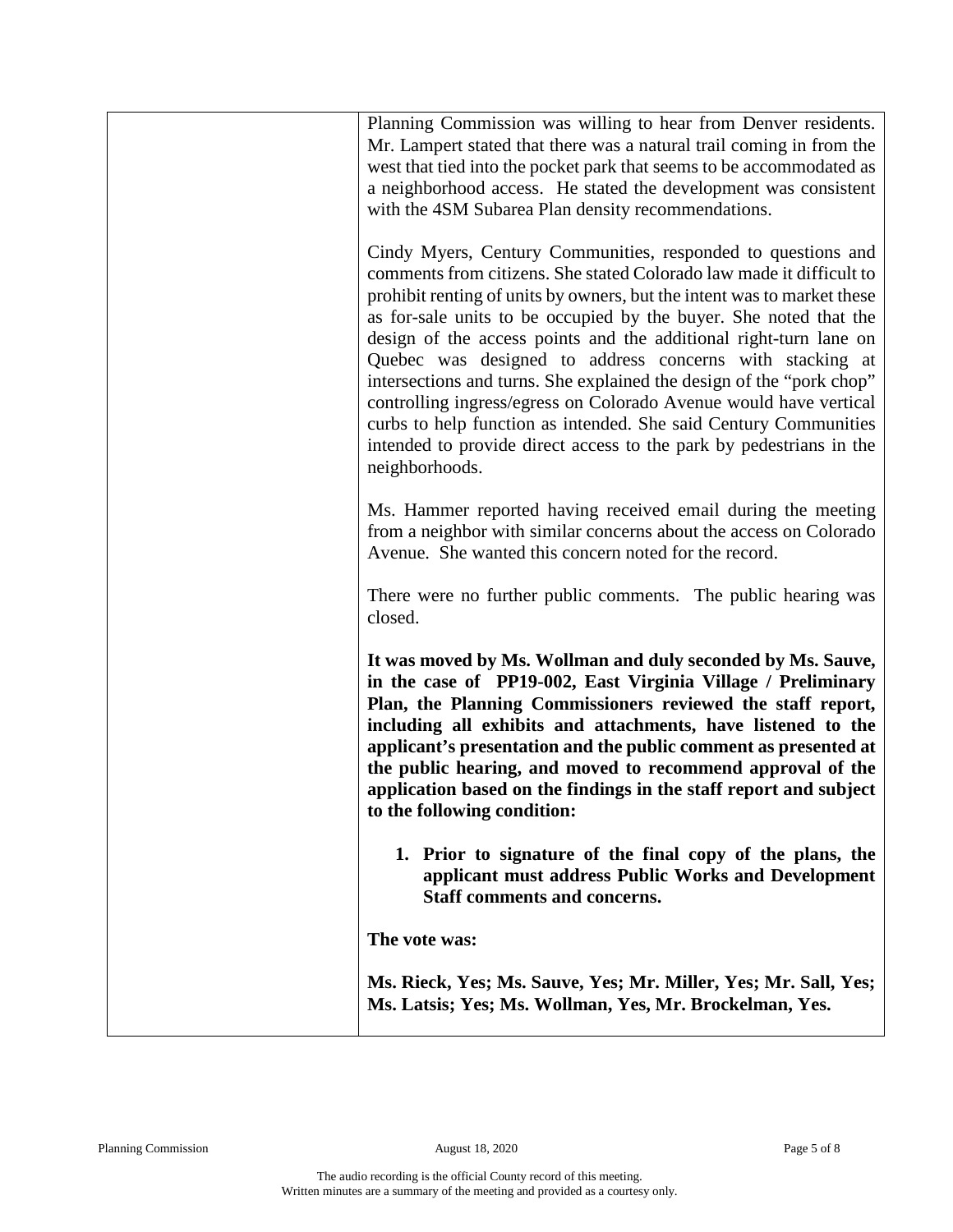| CASE NO SDP20-001, EAST VIRGINIA VILLAGE /<br>SPECIFIC DEVELOPMENT PLAN (SDP) - Kat Hammer,<br><b>Planner II, Public Works and Development (PWD)</b><br>The presentation for Items 1 and 2 were done in conjunction with<br>each other.                                                                                                                                                                                                                                                                                                        |
|------------------------------------------------------------------------------------------------------------------------------------------------------------------------------------------------------------------------------------------------------------------------------------------------------------------------------------------------------------------------------------------------------------------------------------------------------------------------------------------------------------------------------------------------|
| It was moved by Ms. Latsis and duly seconded by<br>Mr. Brockelman, in the case of SDP20-001, East Virginia<br><b>Specific</b><br>Development<br><b>Village</b><br>Plan,<br>the<br><b>Planning</b><br>$\prime$<br>Commissioners reviewed the staff report, including all exhibits<br>and attachments, have listened to the applicant's presentation<br>and the public comment as presented at the public hearing, and<br>moved to approve the application based on the findings in the<br>staff report and subject to the following conditions: |
| 1. Prior to signature of the final copy of the plans, the<br>applicant must address Public Works and Development<br>Staff comments and concerns.                                                                                                                                                                                                                                                                                                                                                                                               |
| 2. Approval of Case No SDP20-001, East Virginia Village /<br>Specific Development Plan is contingent on the approval<br>of Case No PP19-002, East Virginia Village / Preliminary<br>Plat.                                                                                                                                                                                                                                                                                                                                                      |
| 3. Final documents for the approved General Development<br>Plan, Case No GDP18-005, must be submitted and<br>approved prior to approval of final documents for Case<br>No SDP20-001, East Virginia Village / Specific<br><b>Development Plan.</b>                                                                                                                                                                                                                                                                                              |
| The vote was:                                                                                                                                                                                                                                                                                                                                                                                                                                                                                                                                  |
| Ms. Rieck, Yes; Ms. Sauve, Yes; Mr. Miller, Yes; Mr. Sall, Yes;<br>Ms. Latsis; Yes; Ms. Wollman, Yes; Mr. Brockelman, Yes.                                                                                                                                                                                                                                                                                                                                                                                                                     |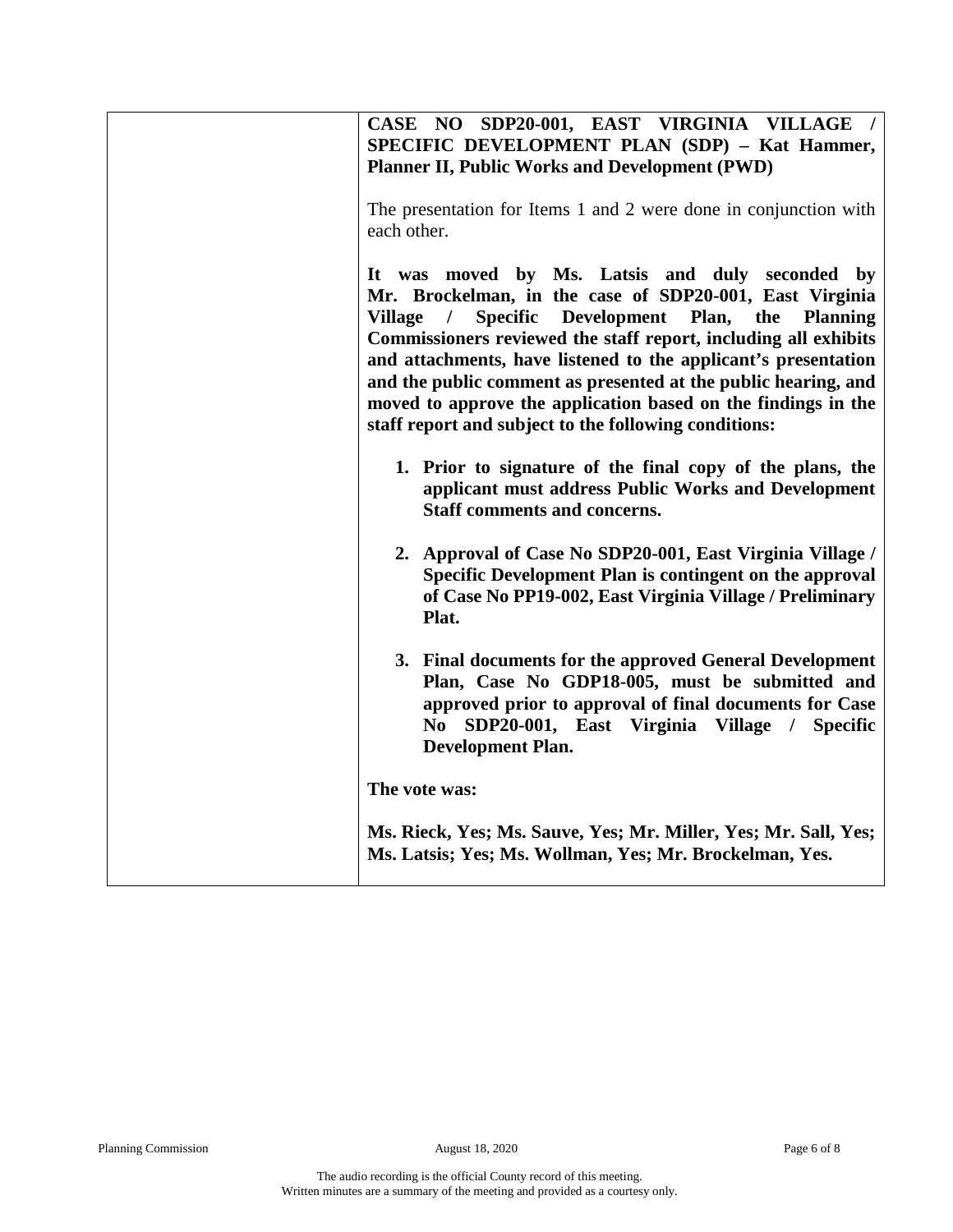| <b>ITEM 3</b> | <b>CASE NO PM19-002, AVERE / MINOR SUBDIVISION (PM) -</b>                                                                                                                                                                                                                                                                                                                                                                                                                                                                                                                                                                                                                                                                                                                                                                                                                                                                                                                                                                                                                                                                    |
|---------------|------------------------------------------------------------------------------------------------------------------------------------------------------------------------------------------------------------------------------------------------------------------------------------------------------------------------------------------------------------------------------------------------------------------------------------------------------------------------------------------------------------------------------------------------------------------------------------------------------------------------------------------------------------------------------------------------------------------------------------------------------------------------------------------------------------------------------------------------------------------------------------------------------------------------------------------------------------------------------------------------------------------------------------------------------------------------------------------------------------------------------|
|               | Kat Hammer, Planner II, Public Works and Development<br>(PWD)                                                                                                                                                                                                                                                                                                                                                                                                                                                                                                                                                                                                                                                                                                                                                                                                                                                                                                                                                                                                                                                                |
|               |                                                                                                                                                                                                                                                                                                                                                                                                                                                                                                                                                                                                                                                                                                                                                                                                                                                                                                                                                                                                                                                                                                                              |
|               | Ms. Hammer introduced the application and established jurisdiction<br>for the Planning Commission to hear the case. She presented a<br>PowerPoint, a copy of which was retained for the record. She<br>reported REVA High Line, LLC, was seeking a minor subdivision<br>to combine properties located at 1860, 1880, and 1890 S Quebec<br>Way into one 4.39 acres lot under a PUD zoning. Ms. Hammer<br>provided a history of the property including a plat in 1948 and a<br>Specific Development Plan/Zoning in 2018. She explained if the PP<br>was approved an Administrative Site Plan would be required.<br>Ms. Hammer reported that Molly Orkild-Larson, who was the case<br>planner for the project, was unable to attend tonight, but that Molly<br>had spoken with a neighbor and explained that the hearing was for<br>the plat only and that further aspects of the development plan would<br>not be heard this evening. Ms. Hammer reviewed the staff findings<br>and noted that the proposal was consistent with the Comprehensive<br>Plan and the subdivision regulations within the Land Development<br>Code. |
|               | Mr. Nix, applicant, REVA Development, explained that the site plan<br>had been included with the plat application to refresh memories of<br>the project, even though the hearing was only for the subdivision. He<br>said the development team was excited to have reached this<br>milestone and looked forward to moving ahead with the project.                                                                                                                                                                                                                                                                                                                                                                                                                                                                                                                                                                                                                                                                                                                                                                            |
|               | Ms. Rieck opened the hearing for public comments.                                                                                                                                                                                                                                                                                                                                                                                                                                                                                                                                                                                                                                                                                                                                                                                                                                                                                                                                                                                                                                                                            |
|               | Mark Lampert, representing the Four Square Mile Neighborhoods<br>Association, stated the neighborhood comments were voiced to the<br>developer in 2018 at the time of the SDP. He expressed appreciation<br>for the applicant considering concerns of neighbors across the canal<br>at that time. He said the 4SM area looked forward to seeing the<br>development move forward.                                                                                                                                                                                                                                                                                                                                                                                                                                                                                                                                                                                                                                                                                                                                             |
|               | There were no further public comments. The public hearing was<br>closed.                                                                                                                                                                                                                                                                                                                                                                                                                                                                                                                                                                                                                                                                                                                                                                                                                                                                                                                                                                                                                                                     |
|               | It was moved by Ms. Wollman and duly seconded by Mr. Miller,<br>in the case of PM19-002, Avere on the High Line / Minor<br>Subdivision, that the Planning Commissioners reviewed the staff<br>report, including all exhibits and attachments, have listened to<br>the applicant's presentation and the public comment as<br>presented at the public hearing, and moved to recommend                                                                                                                                                                                                                                                                                                                                                                                                                                                                                                                                                                                                                                                                                                                                          |